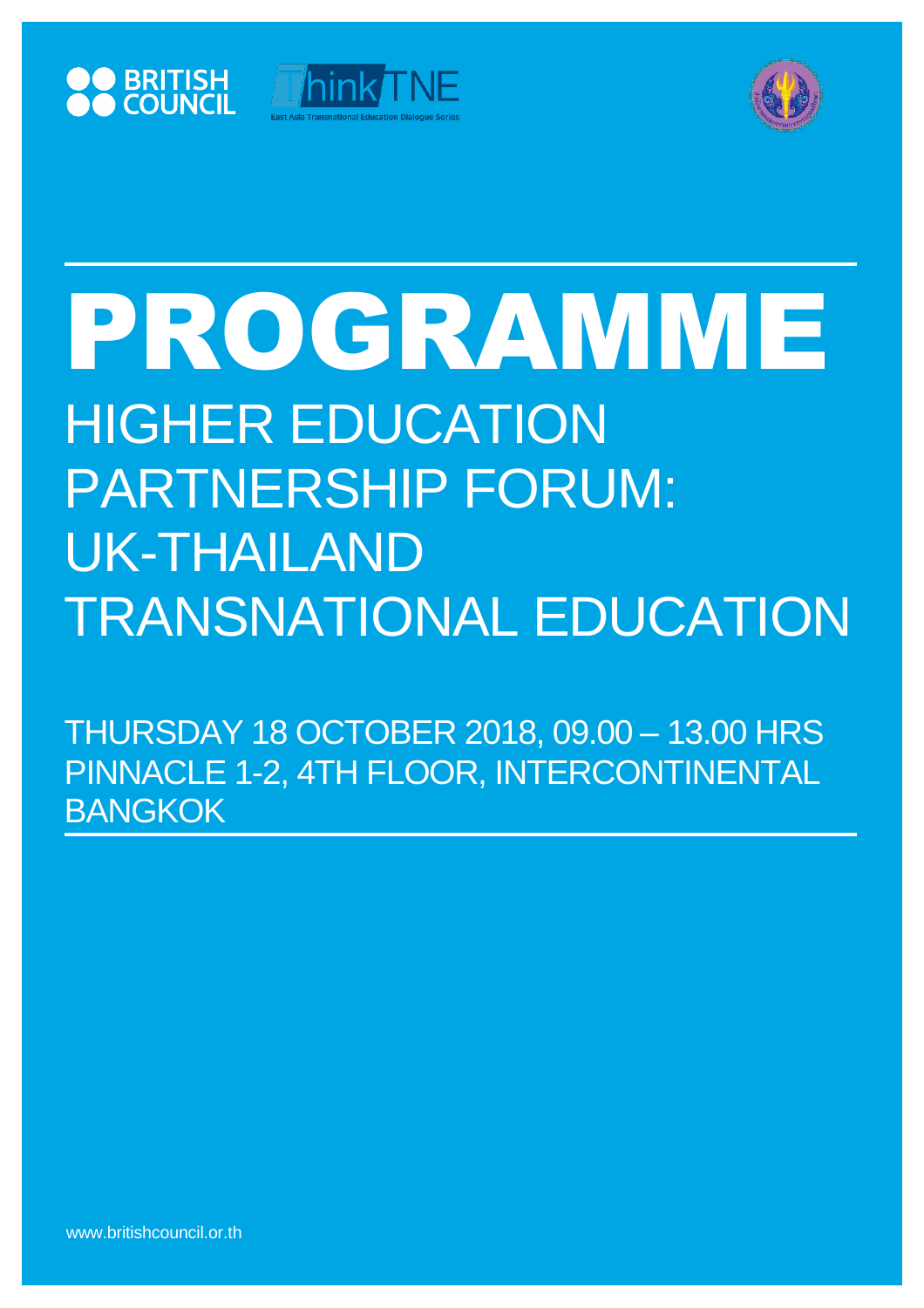## HIGHER EDUCATION PARTNERSHIP FORUM

#### **RATIONALE**

International collaboration is increasingly becoming a means of sharing and building a common agenda among higher education institutions, making higher education one of the most internationalised sectors in the world. Various international strategies have been employed and goals achieved at different levels. For example, transnational education partnerships open up opportunities for local students to get into higher education, improve the overall quality of higher education programmes, and foster international understanding at national level. At student and institutional level, transnational education is perceived to offer an affordable alternative to studying abroad for the whole programme, enhancing international outlooks and English language skills as well as increasing the capacity to do research together.<sup>1</sup>

The British Council together with the Office of the Higher Education Commission has been supporting the development of higher education partnerships between Thai and UK higher education institutions, particularly transnational education in recent years. This forum will share a wealth of experience, accumulated first-hand by Thai institutions, looking at the obstacles, lessons learnt and the future of higher education partnerships.

#### **OBJECTIVES**

- 1. To offer knowledge and experience sharing as well as networking opportunities between Thai and UK universities to further strengthen the delivery of transnational education
- 2. To discuss the challenges faced in the development and delivery of transnational education and other higher education partnership programmes as well as the way forward
- 3. To create an enabling environment for UK and Thailand to thrive in the higher education partnerships

#### PARTICIPANTS

50 - 80 administrators, academia and international relations officers from Thai and UK universities

#### DATE AND VENUE

The forum will be held on **Thursday 18 October 2018** at **09.00 – 13.00 hrs.** at Pinnacle 1-2, 4th Floor, **InterContinental Bangkok**.

#### **REGISTRATION**

Attendance to the forum is free. Registration is required. Register for the Forum here: [https://britishcouncil-vksfv.formstack.com/forms/hep\\_forum\\_registration](https://britishcouncil-vksfv.formstack.com/forms/hep_forum_registration)



 $\overline{a}$ 1 Impacts of transnational education on host countries: academic, cultural, economic and skills impacts and implications for programme and provider mobility: British Council (2014).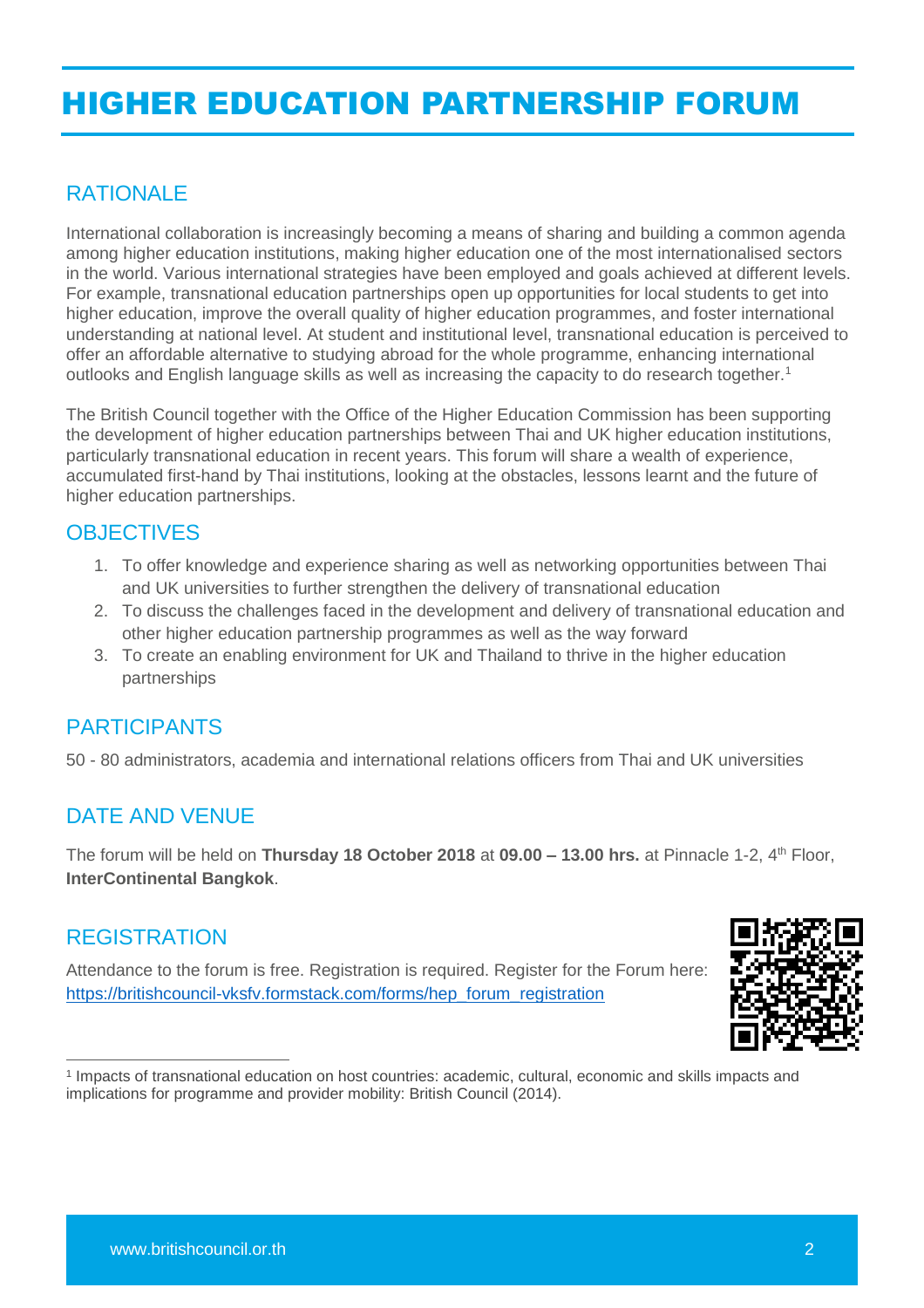## HIGHER EDUCATION PARTNERSHIP FORUM

#### PROGRAMME AND SPEAKERS

| <b>Time</b>             | Programme                                                                                                                                                                                                                       |
|-------------------------|---------------------------------------------------------------------------------------------------------------------------------------------------------------------------------------------------------------------------------|
| $08.45 - 09.00$<br>hrs. | Registration                                                                                                                                                                                                                    |
| $09.00 - 09.15$<br>hrs. | Opening ceremony and group photo                                                                                                                                                                                                |
|                         | Welcome remarks Andrew Glass OBE, Director, British Council                                                                                                                                                                     |
|                         | Opening remarks Dr Suphat Champatong, Secretary-General, OHEC                                                                                                                                                                   |
| $09.15 - 10.00$<br>hrs. | <b>Keynote</b>                                                                                                                                                                                                                  |
|                         | Key challenges for Thailand and how international higher education<br>partnerships could help tackle them                                                                                                                       |
|                         | Assoc Prof Dr Bundit Thipakorn, Vice President for Education Development,<br><b>KMUTT</b>                                                                                                                                       |
|                         | <b>TNE Common framework-data analysis to inform policy and regulation</b><br>development and enrolment planning<br>Kevin Van Cauter, Senior Advisor (Higher Education Partnerships), British<br>Council                         |
| $10.00 - 10.40$<br>hrs. | <b>Presentations</b>                                                                                                                                                                                                            |
|                         | Strengthening and sustaining partnerships—a collaboration that sprung from a<br>research partnership into a joint degree<br>Prof Steven W Edwards, Principal Fellow of the Higher Education Academy,<br>University of Liverpool |
|                         | Key success factors in international higher education collaboration-a case<br>study of TNE programme on Thai studies                                                                                                            |
|                         | Dr Nitinant Wisaweisuan, Dean, Pridi Banomyong International College,<br><b>Thammasat University</b>                                                                                                                            |
| $10.40 - 10.50$<br>hrs. | Refreshments                                                                                                                                                                                                                    |
| $10.50 - 11.40$<br>hrs. | <b>Panel discussion</b>                                                                                                                                                                                                         |
|                         | <b>Tackling common issues in TNE development</b>                                                                                                                                                                                |
|                         | This session will explore how universities cope with the following topics:<br>a) English proficiency<br>b) Tuition fees and scholarships                                                                                        |